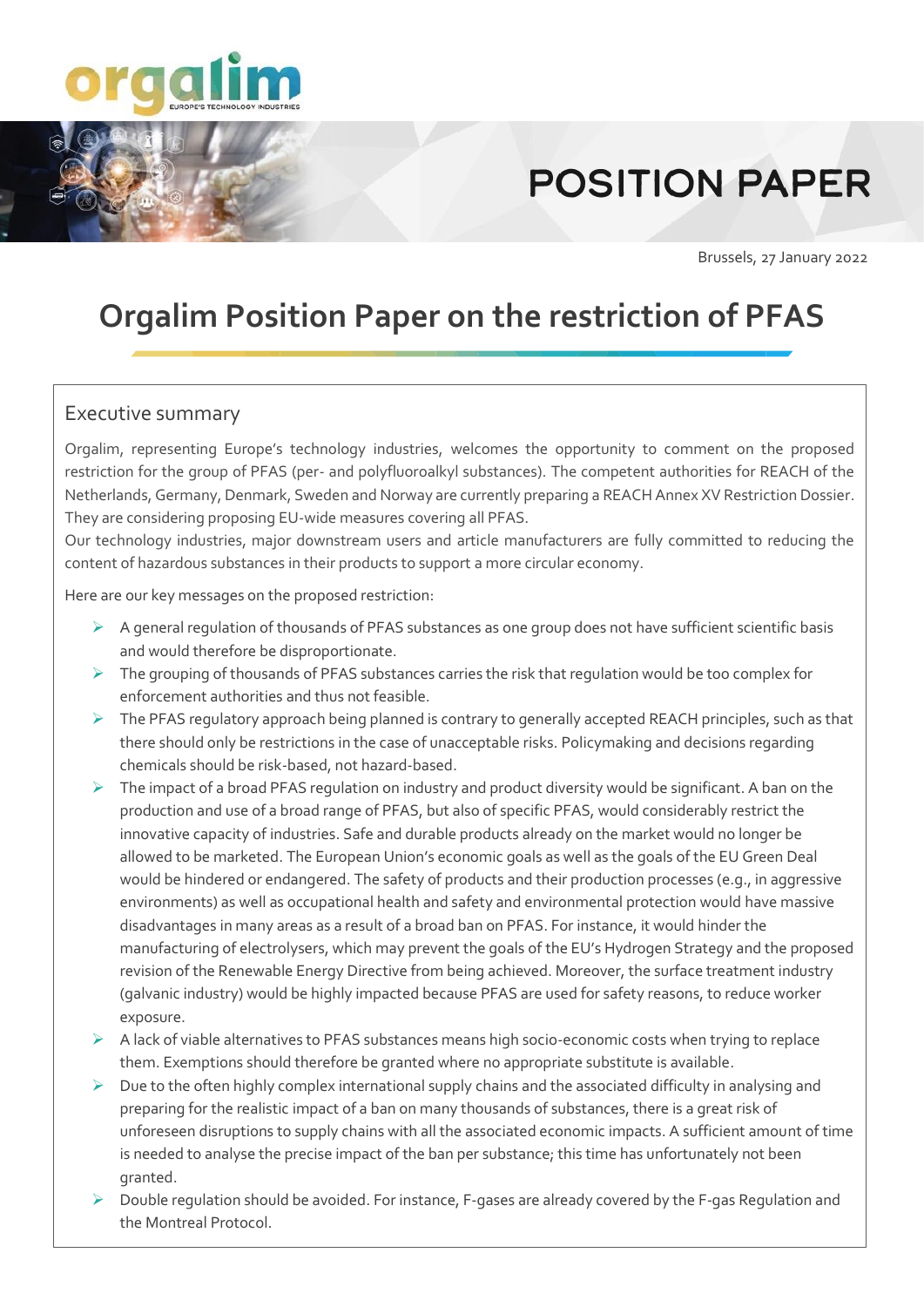Europe's technology industries are fully committed to reducing the content of hazardous substances in their products to support a more circular economy. Our position and recommendations on the circular economy can be foun[d here,](https://orgalim.eu/position-papers/environment-orgalim-position-paper-new-circular-economy-action-plan#:~:text=The%20new%20Circular%20Economy%20Action%20Plan%2C%20which%20is,all%20%28see%20Orgalim%20Green%20Deal%20position%20here%20%29.) and our comments on the REACH revision roadmap can be found [here.](https://orgalim.eu/position-papers/environment-orgalim-comments-reach-revision-roadmap)

Moreover, we fully support the Chemicals Strategy for Sustainability published by the Commission. We also believe that substances posing an unacceptable risk due to their properties and use profile should be restricted or regulated, based on scientific assessment.

However, the current proposal to implement EU-wide measures covering all PFAS is not feasible for our industries.

First of all, the group of PFAS is not a single substance, but a class of substances containing more than 4,500 individual chemicals.<sup>1</sup> Most PFAS are not classified as "hazardous" under the CLP Regulation. The planned comprehensive restriction of PFAS is primarily justified by the high persistence of many representatives of the substance group. Other reasons cited are the high mobility and the bioaccumulation potential of some PFAS substances. But not all PFAS are equally persistent nor equally mobile or bioaccumulative. Their hazard profiles differ considerably.

**A general ban based on the persistence of PFAS only would thus contradict the risk-based approach.** We support a risk-based approach instead of moving towards a hazard-based approach (which is the precautionary principle) because the risk-based approach is based on scientific evidence of how the environment and people are affected. As stressed by th[e Commission,](https://eur-lex.europa.eu/legal-content/EN/TXT/?uri=LEGISSUM%3Al32042) the precautionary principle may only be invoked in the event of a potential risk and it can never justify arbitrary decisions. We reject the broad regulation of entire groups of substances irrespective of their actual risk – in the case of PFAS, several thousand substances.

**We also perceive a risk that restricting entire groups of substances to "essential uses" would violate the principle of proportionality**. According to this principle, only such measures may be taken that are suitable and necessary for the achievement of the objective (here: health and environmental protection) and do not result in disproportionate effects. This excludes prohibiting uses that do not lead to relevant exposures, even if they are not considered "essential". These include, for example, uses of PFAS as process chemicals, intermediates under strictly controlled conditions, and substances in closed systems that can be disposed of properly. Furthermore, it does not seem necessary to ban the entire group of PFAS except for essential uses. Individual environmental protection measures and disposal strategies can be used to prevent their entry into the environment. Restricting the permitted use solely to uses that are necessary for the functioning of society (a concept that is hardly tangible) would exclude uses that are of great benefit to society (e.g. by increasing the durability, safety and resource and energy efficiency of products and articles).

**Fundamentally, the political limitation on essential applications leads to an inhibition of future developments, as it is not an objective scientific method and does not allow for planning security**. What is considered non-essential today has no chance of being developed further within the context of essential applications at a later date, as internal company compliance requirements would prevent research and development in this area. If the EU wants to continue to be a driver of innovation together with its industry, such a static concept cannot be effective.

Moreover, an article can only be substituted after the upstream chemical manufacturers have completed its substitution with viable alternatives, based on the needs and standards applied in each sector**.** There are many industrial applications for PFAS or PFAS-based materials (e.g. polytetrafluoroethylene (PTFE), polyvinylidene fluoride (PVDF, fluororubber), alternatives for SF6, aerosol suppressants, etc.). For a large number of these applications, there are no known substitutes in the short term. or for the foreseeable future, that have the unique combination of properties (chemical inertness, resistance to extreme temperatures, physiological compatibility) and outstanding technical performance, which is caused

<sup>1</sup> According to the OECD, Per- and polyfluoroalkyl substances (PFAS) are a large group of chemicals widely used in industrial and consumer applications since the 1950s, most usually where extremely low surface energy or surface tension and/or durable water- and oilrepellency is needed, e.g., chromium metal plating, various fire-fighting foams, or for surface treatment of textiles, carpets and papers. PFAS consist of a fully (per) or partly (poly) fluorinated carbon chain connected to different functional groups. (https://www.oecd.org/chemicalsafety/portal-perfluorinated-chemicals/aboutpfass/)